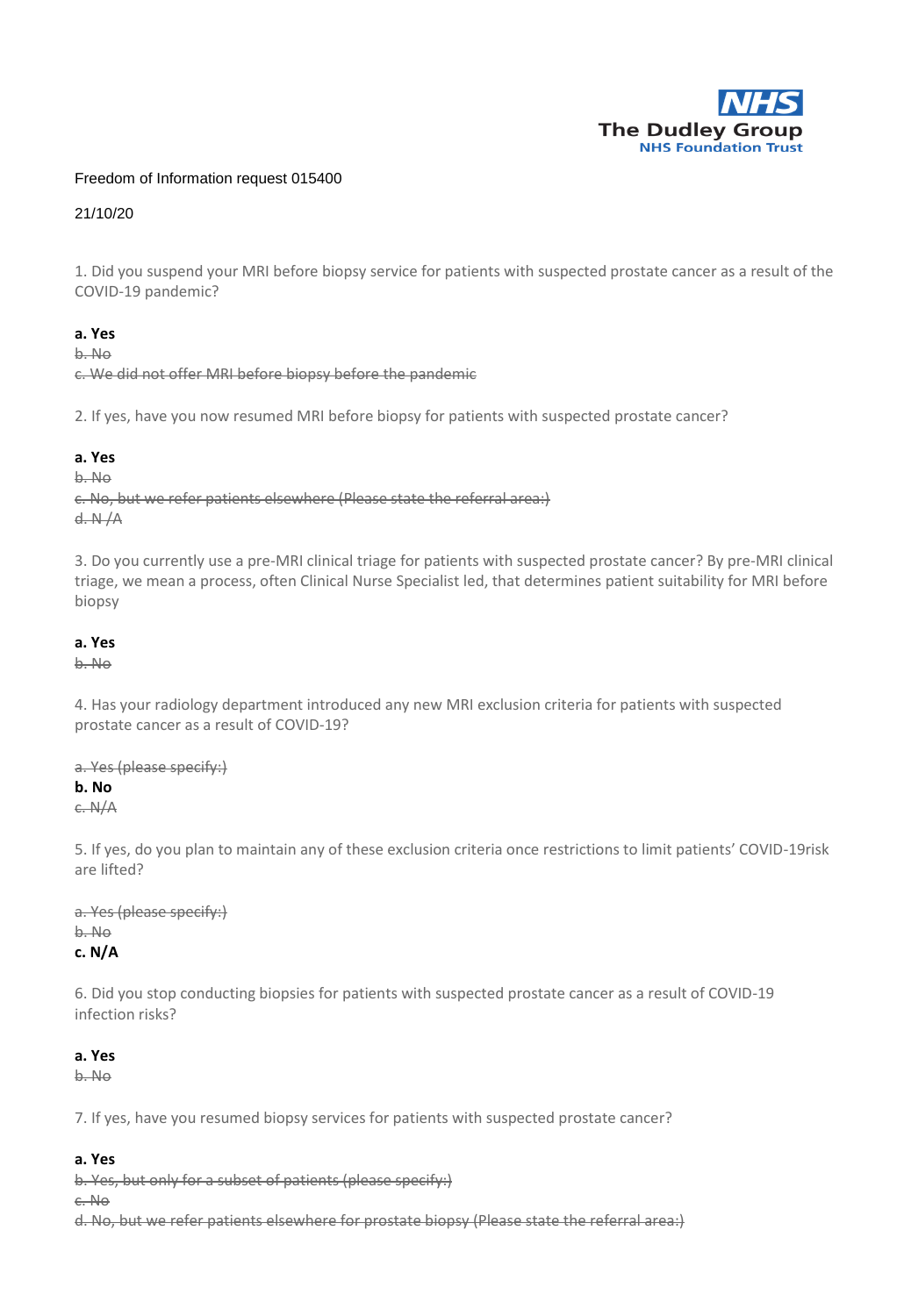8. Do you offer transperineal biopsy under local anaesthetic?

### a. Yes

## **b. No – patients referred to Walsall**

c. No, but we plan to in future (please specify when if possible:)

9. Following an MRI scan for suspected prostate cancer, what criteria do you use to select patients for biopsy? Please include all that apply:

a. Patients with a PI-RADSs or Likert score of 1 or greater

b. Patients with a PI-RADS or Likert score of 2 or greater

c. Patients with a PI-RADS or Likert score of 3 or greater

# **d. Patients with a PI-RADS or Likert score of 3 or greater, but only if PI-RADS or Likert score 3 patients have other clinical indications (such as age, ethnicity, PSA density) that make them higher risk**

- e. Patients with a PI-RADS or Likert score of 4 or greater
- f. We do not offer MRI before biopsy

g. We do not currently biopsy patients

10. Did you delay radiotherapy treatment for prostate cancer patients as a result of COVID-19?

## **a. Yes**

b. No c. Partially (please specify:) d. N/A (please specify:)

11. If yes, have you cleared your backlog for prostate cancer radiotherapy treatment?

### **a. Yes**

b. No c. N/A – We did not delay prostate cancer radiotherapy treatment

12. Did you delay radical prostatectomy for prostate cancer patients as a result of COVID-19?

a. Yes

b. No

c. Partially (please specify:)

### **d. N/A (please specify:) Patients are seen at Wolverhampton NHS Trust**

13. If yes, have you cleared your radical prostatectomy backlog?

a. Yes

### **b. No - Patients seen at Wolverhampton NHS Trust**

# **c. N/A – The Dudley Group NHS Foundation Trust did not delay radical prostatectomy for prostate cancer patients**

14. To address your backlog did or are you using a protocol to risk stratify patients and prioritise patients with high-risk and locally advanced prostate cancer for treatment within 3 months?

a. Yes

b. No

### **c. No, we did not have a sufficient backlog to require patient prioritisation**